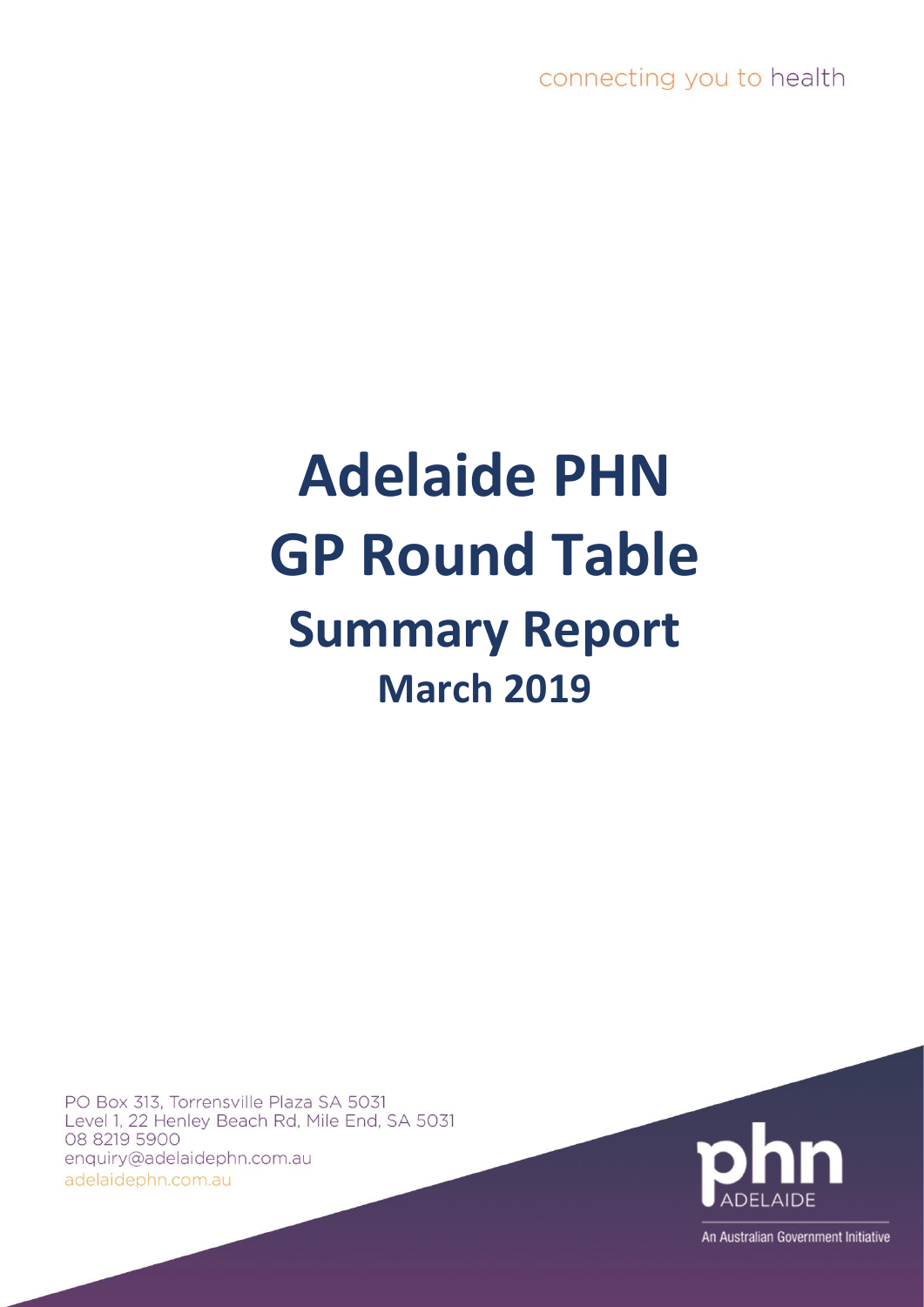# **1. Introduction**

On the 19th March 2019 Adelaide Primary Health Network (PHN) hosted a Round Table Workshop to give Gps working in the Adelaide metropolitan region an opportunity to provide us feedback, specifically – what you want us to be doing to support general practice and how we can enhance the relationship between primary, acute and tertiary care.

This report documents the proceedings and outputs of the issues and opportunities workshop, facilitated by Brett Haly from Enzyme, held at Jarmer's Kitchen in Bowden.

# **2. Objectives**

The Objectives of this workshop were to:

- Bring everyone to a common understanding of the background and current situation;
- Identify and prioritise the Issues, Opportunities and Critical Success Factors involved in reaching a successful and productive working relationship;
- Challenge the status quo and stimulate thinking;
- Identify and agree a set of next steps for success.

# **3. Participants**

There were 8 participants from across the metropolitan region – 7 General Practitioners and 1 Practice Manager.

# **4. Issues and opportunities**

### **4.1 Affinity Diagram**

Participants individually brainstormed the Issues and Opportunities involved in reaching a successful and productive working relationship. They then selected up to 6 of the most important, transcribing them onto white Stikki notes (one Issue / Opportunity per sticker). The Stikkis were then placed on a wall in theme sets, and the group developed headings for each of the sets. The affinity diagram method of combining and synthesising associated ideas was used to identify the Issues and Opportunities as follows:

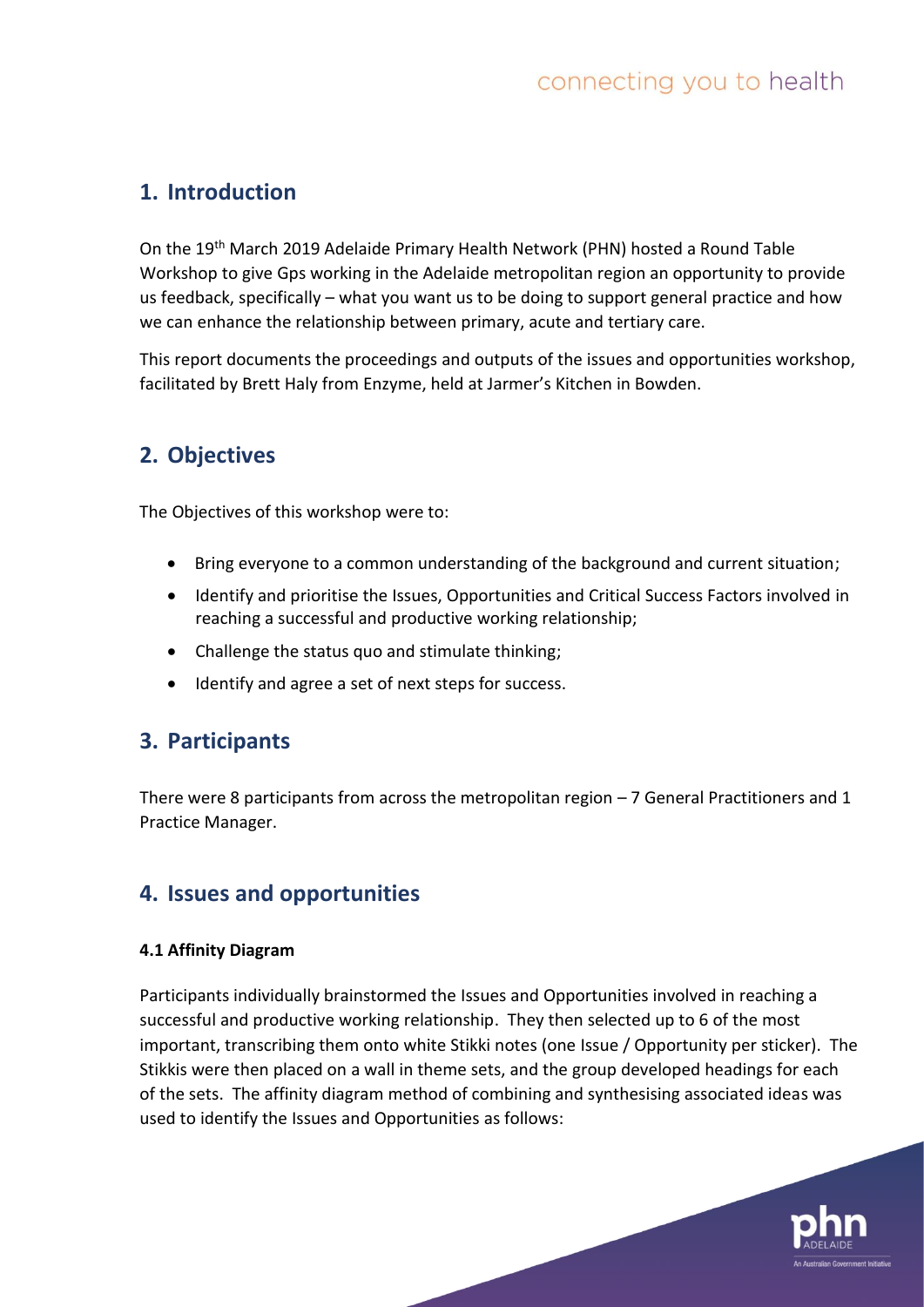# **A. Lack of collaboration to achieve a common goal**

- Willingness of GPs to work as a team with others to contribute to a common goal
- Establish network opportunities for practice managers
- Inter relationship with other GP bodies e.g. RACGP, AMA CGP
- Good relationship, easy access to APHN
- Communication between PHC workers and PHN staff / programs / services
- Increased communication
- GP engagement
- Improved communication between GPs and Allied Health
- Trust in: people; good things can be achieved; the process

# **B. Sharing success stories for improvement**

- Defining GP champions success stories patient outcomes
- Positivity we only communicate negatives!
- Innovation
- Help GP's with disruption and change in industry
- Rolling out health pathways and increasing it's awareness

# **C. Difficulty in accessing quality mental health services**

- Difficulty in accessing quality mental health care
- Access to timely and quality mental health clinicians
- Difficulty in accessing urgent mental health care (youth) and men
- Better system to access psychiatrist for our mental health patients
- Preventive mental health strategies and programs

# **D. Greater understanding of PHN functions and capacity**

- Ensuring sustainability and quality of programs offered
- Inability to quickly to respond to market changes
- Lack of funding for support of GPs
- Reasonable expectations. Do you know what we do? What we can't do and why?
- Understanding exactly what APHN is responsible for
- Awareness to all the doctors about services available from / by APHN
- Clarity about APHN programs
- Education about APHN initiatives and ways APHN can help GPs
- Workshops for GPs in regard to available resources from APHN
- Egos, politics, agendas, legacies (Divisions, ML's) etc
- Lack of understanding of what APHN does / capacity
- APHN role definition
- Communication about APHN activities at GP level face to face
- Governance / transparency

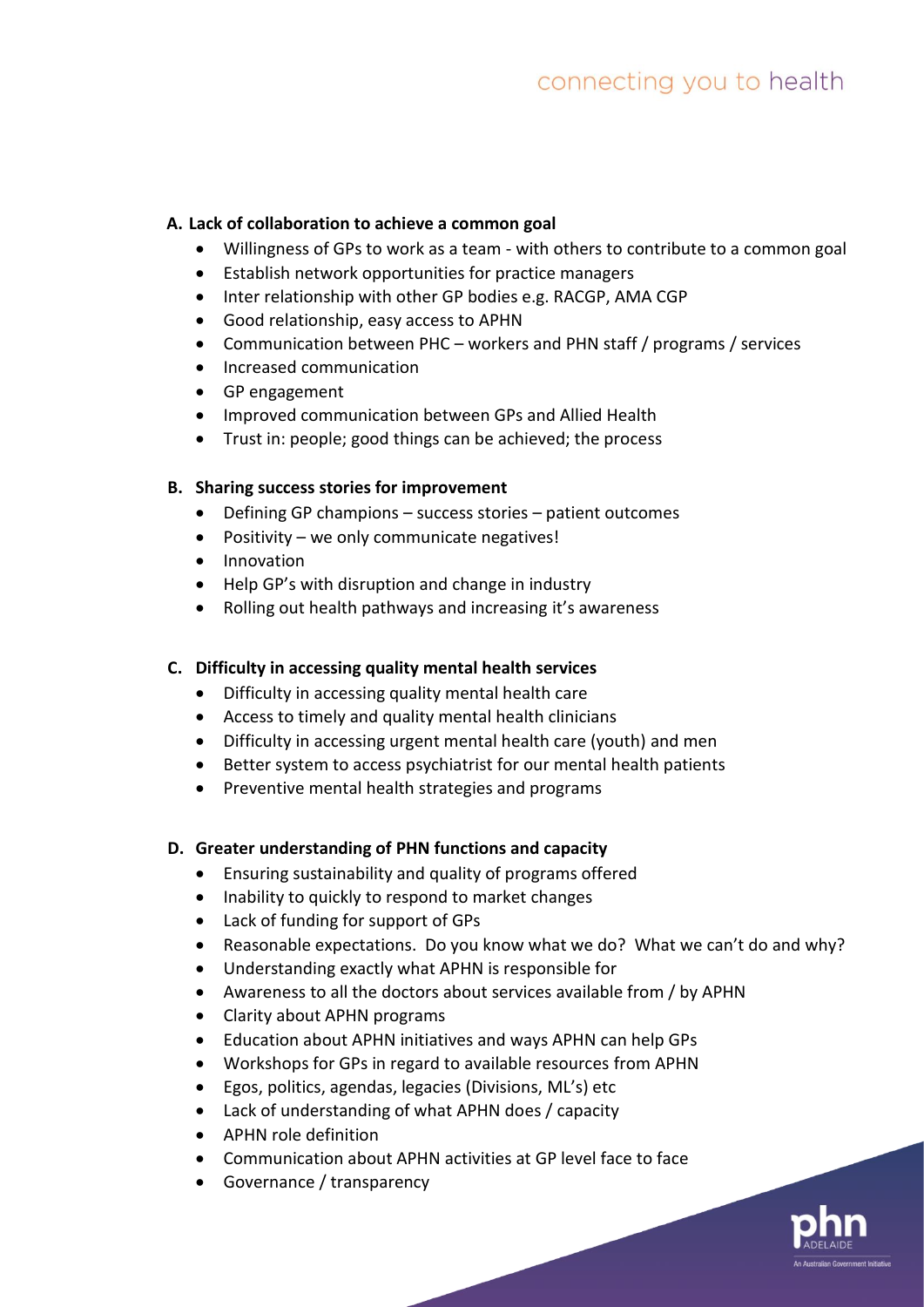- Increase transparency
- Lack of understanding of services provided
- Lack of understanding of what APHN does
- Communication tell us what you want!
- GPs need to be acknowledged and responded to

### **E. Poor relationship between acute and primary care**

- Lack of advocacy (dealing with SALHN) (need a GP Liaison Officer!)
- Multimorbidity polypharmacy especially with tertiary care hand and over to GP
- Co-ordinate regular feedback and liaison with GP practices and SALHN
- Lack of collaboration between primary and secondary care
- Collaboration between primary and secondary care
- Report cards for general practices on SA Health hospital utilisation (admissions / ED / OPD)
- Lack of engagement between hospital (SA Health and Private) and general practice
- Feeling services are unevenly distributed

## **F. Use of technology and data for better health outcomes**

- Previously a computer technician could visit the practice and look at the practice data and analyse areas that would need improvement in patient care / outcomes
- Transparency relating to PHN use of practice level data
- Improve in technical support such as software backup systems
- Practices linked with data base of the patient demographics and disease burden in the area
- Awareness of unmet health care needs in the community
- IT support using practice data to improve patient outcomes

### *G.* **Building workforce capacity**

- Training to practice staff to improve their ability to handle difficult patients. Improve their confidence especially the new younger staff
- Commissioned GP nurse training which supports Team Based Care in chronic disease management
- Medical Practice Assistant training scholarships for practice staff

### **H. Access to specific services**

- Aboriginal health improve access and follow up; most of them don't keep up with regular follow up
- Access to community for chronic disease self-management programs
- Facilitating GPs to focus more on preventative health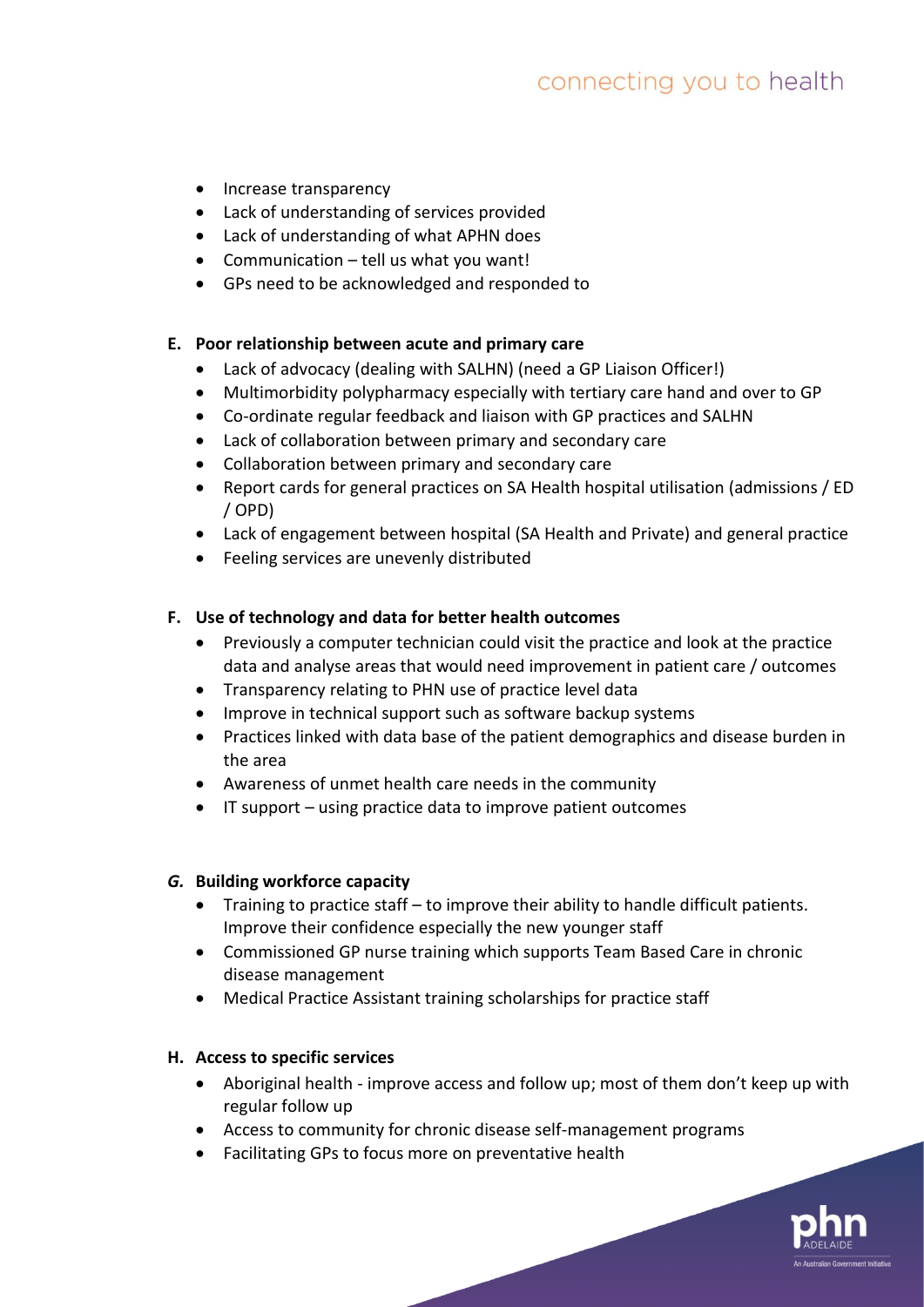## **I. Federal and state government advocacy**

- Advocacy for GP's with State / Federal Government
- Increased funding in chronic disease management
- Advocacy regarding social determinants of health

### **4.2 Critical Issues and Opportunities**

### **5.4 Critical Issues and Opportunities Charts**

Hierarchy of Issues / Opportunities



The most important Issue / Opportunity is set to 100% and the remaining expressed relative to the most important. As can be seen in the above chart the most important Issue / Opportunity is 'Poor relationship between acute and primary care'.

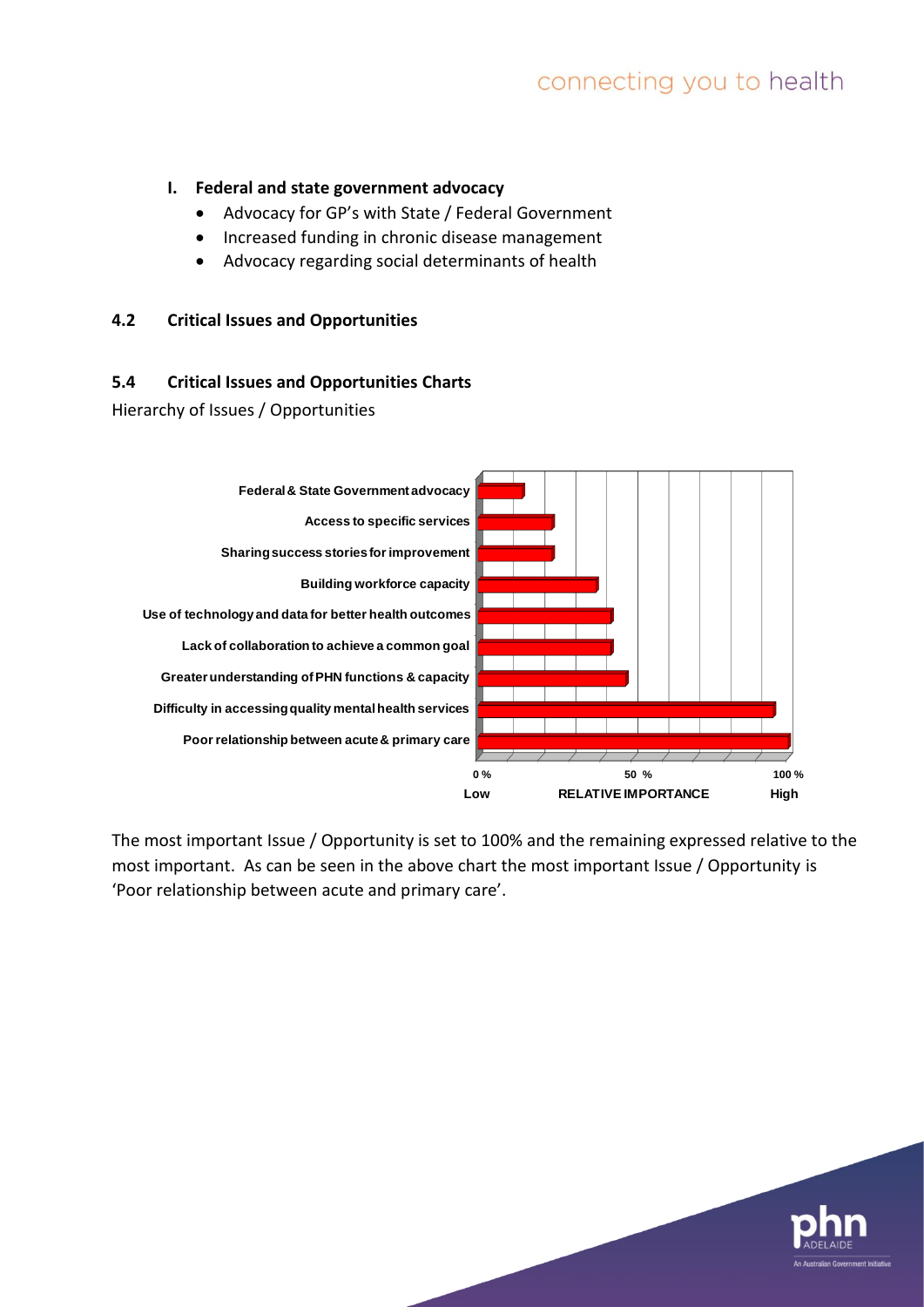





# **Issues / Opportunities Pareto**